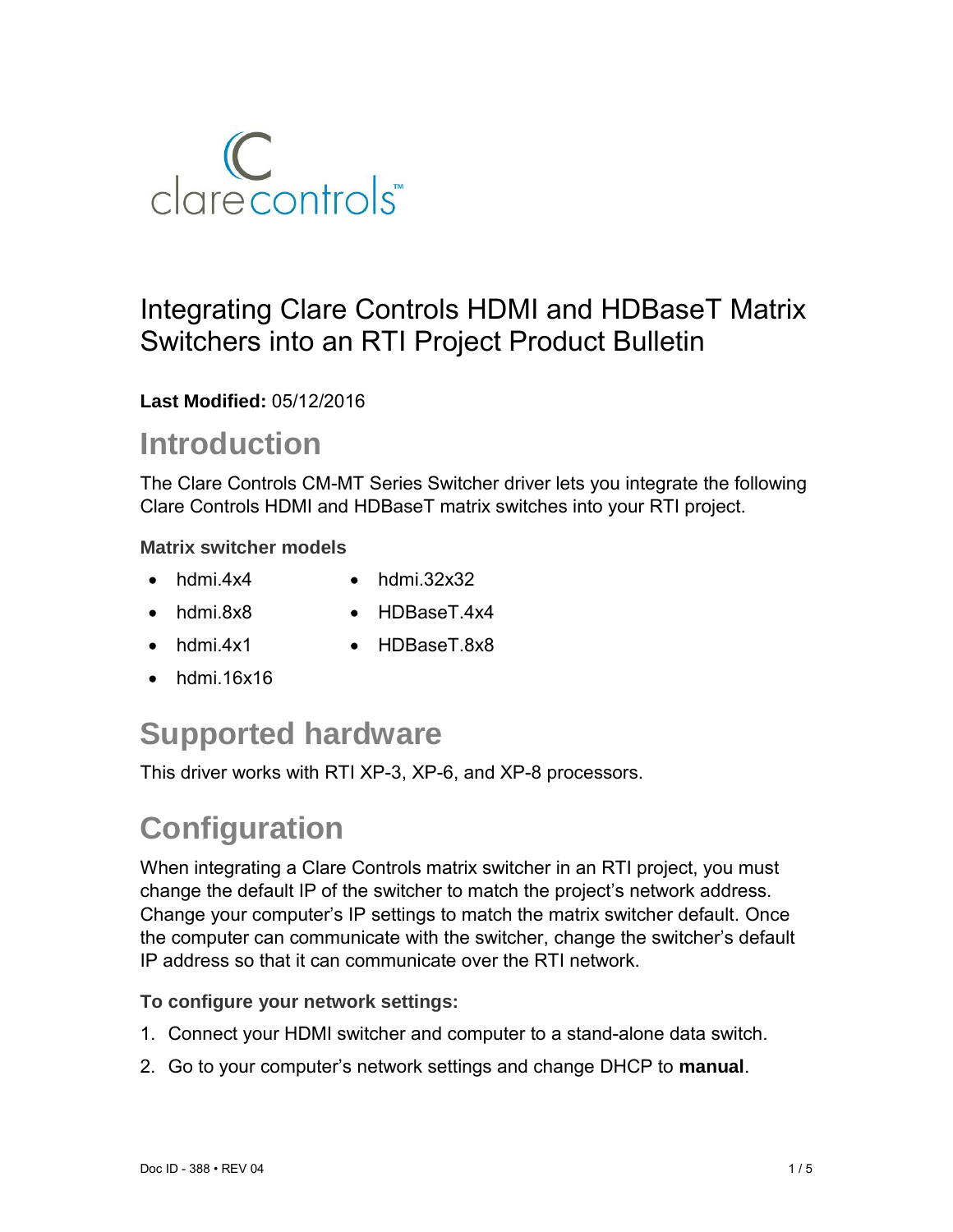3. Change the computer's IP settings to the following.

IP address: 192.168.0.250 Subnet: 255.255.255.0 Gateway/router: 192.168.0.1

- 4. Launch **Internet Explorer**.
- 5. Browse to **192.168.0.178**.

This is the default IP address for all Clare Controls HDMI switchers.

6. Enter password **secure7**.

The system displays the IPort Configuration Web Server dialog.

| Main                    | <b>Users</b>              | Interface                          | Configuration                      | <b>Network</b> |
|-------------------------|---------------------------|------------------------------------|------------------------------------|----------------|
|                         | <b>INPUTS</b>             |                                    |                                    |                |
| $\overline{1}$          | $\overline{2}$            | $\overline{\mathbf{3}}$            | $\overline{4}$                     |                |
| 1 Cable Box             | Input2                    | Input3                             | Input4                             | <b>ALL</b>     |
|                         | <b>OUTPUTS</b>            |                                    |                                    |                |
|                         |                           |                                    |                                    | <b>CLEAR</b>   |
| 1<br><b>Living Room</b> | $\overline{2}$<br>Output2 | $\overline{\mathbf{3}}$<br>Output3 | $\overline{\mathbf{4}}$<br>Output4 |                |
|                         |                           |                                    |                                    |                |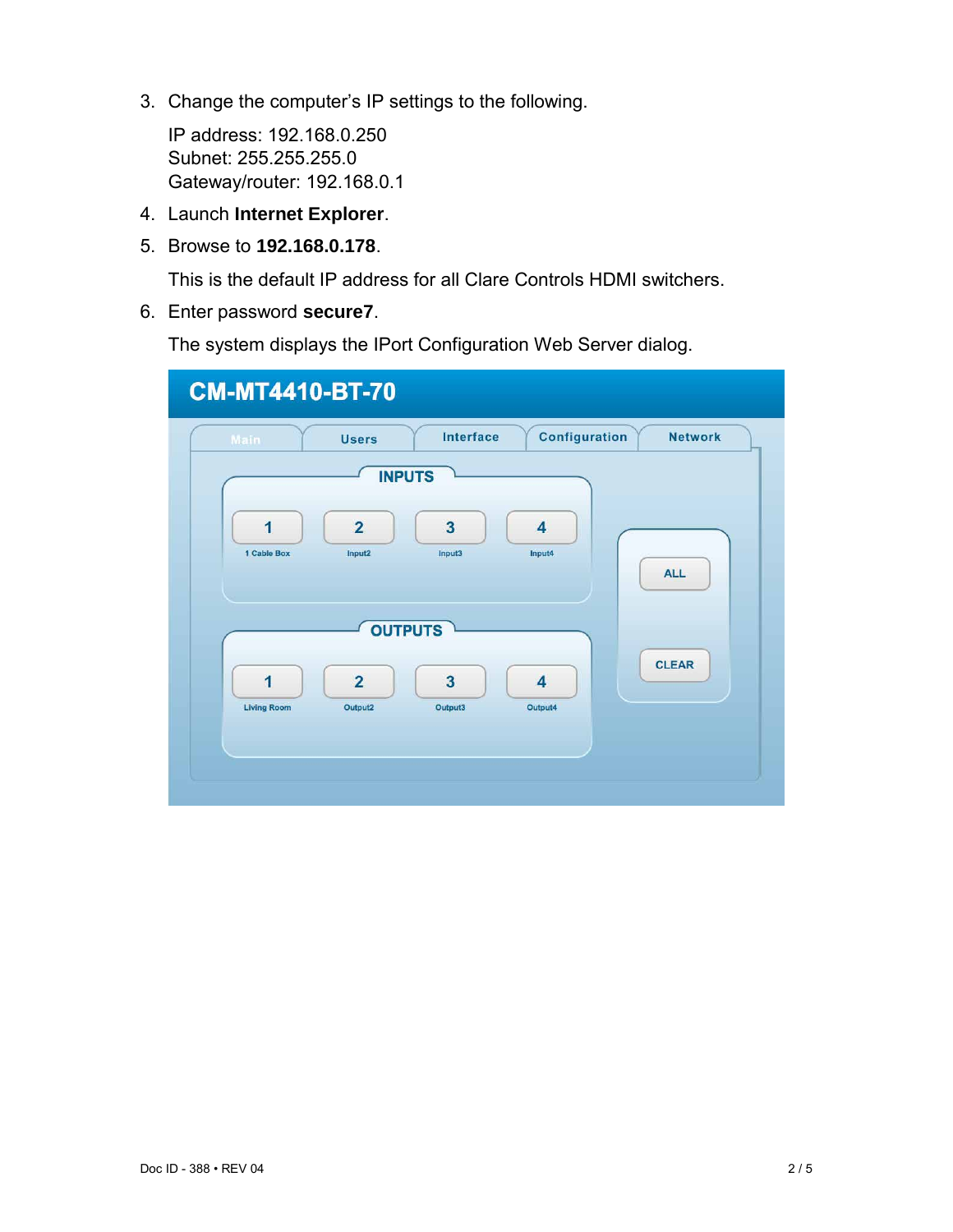7. Click the **Network** tab, and then change the network parameters to match your local area network. For example, change the IP address to 192.168.1.80.

| Main                | Interface<br>Configuration<br>Network<br><b>Users</b> |
|---------------------|-------------------------------------------------------|
|                     | <b>Network Settings:</b>                              |
|                     | MAC Address: 44:33:4C:C9:B9:3B                        |
|                     | <b>DHCP</b>                                           |
|                     | Static IP                                             |
| <b>IP Address:</b>  | 192.168.0.178                                         |
| <b>Subnet Mask:</b> | 255.255.255.0                                         |
|                     | Gateway:<br>192.168.0.1                               |
|                     |                                                       |
|                     | Cancel                                                |

**Note:** Do not change any other settings in the IPort Configuration Web Server.

8. Click **Save**.

**To integrate the switcher into your RTI project:**

- 1. Download your Clare Controls CM-MT switcher driver to your RTI directory.
- 2. Start your **Integrations Designer** software.
- 3. Add an XP-series processor to your RTI project.
- 4. Open the **Processors** definition, and then select the **Drivers** tab.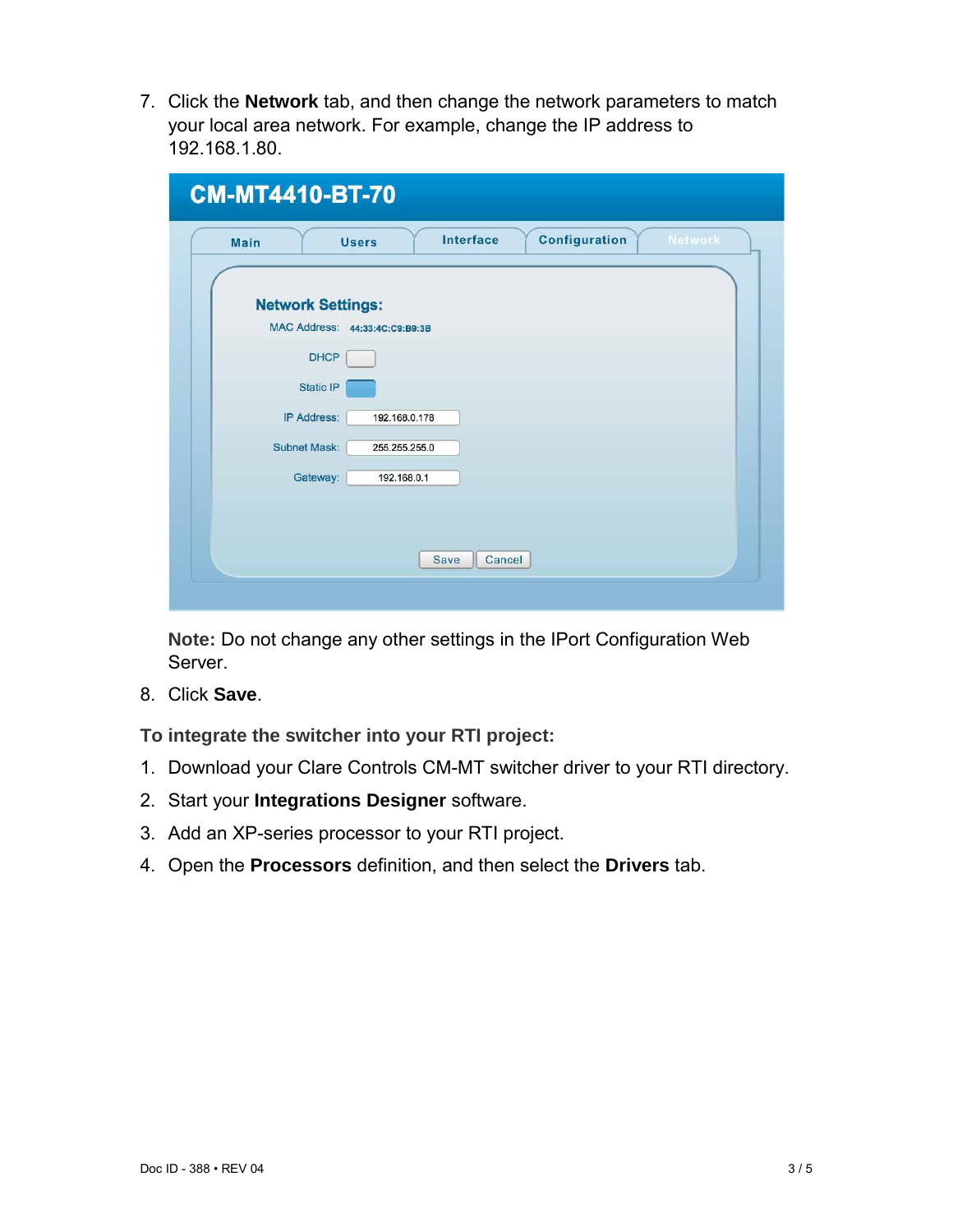5. Click **Add**, and then select **Clare HDMI Matrix Switcher Driver.rtidriver**.

| 論 |                        |                                 | Control System [Integrations] |                                                                                  |  |
|---|------------------------|---------------------------------|-------------------------------|----------------------------------------------------------------------------------|--|
|   |                        |                                 |                               | 44 Add @ Delete @ Update @ Rename @ Get Info [2] Import Config [2] Export Config |  |
|   | <b>Loaded Drivers:</b> |                                 |                               |                                                                                  |  |
|   |                        | Clare Controls HDMI Matrix Swit |                               |                                                                                  |  |
|   |                        |                                 |                               |                                                                                  |  |
|   |                        |                                 |                               |                                                                                  |  |
|   |                        |                                 |                               |                                                                                  |  |
|   |                        |                                 |                               |                                                                                  |  |
|   |                        |                                 |                               |                                                                                  |  |
|   |                        |                                 |                               |                                                                                  |  |
|   |                        |                                 |                               |                                                                                  |  |
|   |                        |                                 |                               |                                                                                  |  |
|   |                        |                                 |                               |                                                                                  |  |
|   |                        |                                 |                               |                                                                                  |  |
|   |                        |                                 |                               |                                                                                  |  |
|   |                        |                                 |                               |                                                                                  |  |

6. Select **Connection Type**, and then in the appropriate fields, enter the Ethernet and serial communications settings.

**Note:** The TCP address must match the IP address that you set in the IPort Configuration Web Server in step 6 on page 2.

| $=$ General<br>Connection Type<br>Ethernet<br>Ethernet Connection<br><b>TCP Address</b><br>192, 168, 1.80<br><b>TCP Port</b><br>4001 |                         |
|--------------------------------------------------------------------------------------------------------------------------------------|-------------------------|
|                                                                                                                                      |                         |
|                                                                                                                                      |                         |
|                                                                                                                                      |                         |
|                                                                                                                                      |                         |
|                                                                                                                                      |                         |
| <b>El Serial Connection</b>                                                                                                          |                         |
| Serial Port<br>[RS-232] Port 1                                                                                                       |                         |
| <b>Baud Rate</b><br>9600                                                                                                             |                         |
| <b>E</b> Debug Settings                                                                                                              |                         |
| <b>Enable Trace</b>                                                                                                                  |                         |
|                                                                                                                                      | $\overline{\mathbf{v}}$ |

7. Open your interface device, and then click the **Source** button.